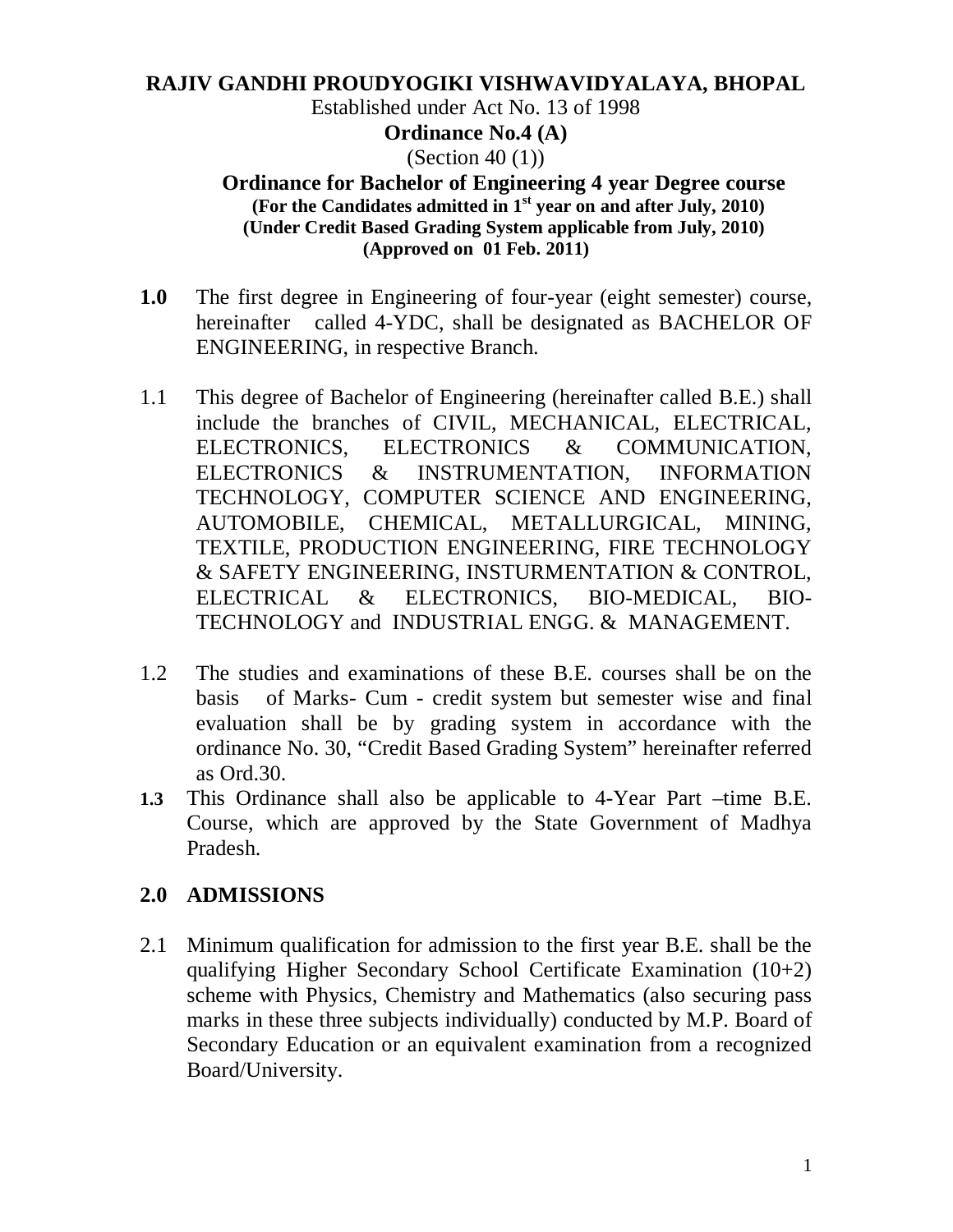- 2.2 Candidates who have qualified the Diploma course in related branch of engineering from M.P. Board of Technical Education, Bhopal or equivalent shall also be eligible for admission to first semester of B.E. course.
- 2.3 Minimum qualification for direct admission to second year Bachelor of Engineering Course termed as Lateral Entry shall be as per the prevalent norms of the Government of Madhya Pradesh.
- 2.4 Non-Resident Indian (N R I) candidates shall also be eligible for admission to B.E. in accordance with directives of the Government of Madhya Pradesh, provided they satisfy the criterion of clause 2.1 above.
- 2.5 The admissions to B.E. course shall be governed by the rules of the technical education and training department government of Madhya Pradesh Bhopal and/ or any other competent authority of the state government of Madhya Pradesh.

# **3.0 EXAMINATIONS**

- 3.1 There will be one University Examination at the end of each semester. These examinations will be designated as follows:
- 3.1(a)During First Year
- First Semester B.E., Exam, Second Semester B.E., Exam
- 3.1(b) During Second Year
- Third semester B.E. Exam, Fourth semester B.E. Exam
- 3.1(c) During Third Year
- Fifth semester B.E. Exam, Sixth semester B.E. Exam
- 3.1(d) During fourth Year
- Seventh semester B.E. Exam, Eighth semester B.E. Exam
- 3.2 The semester examination will generally be held in Nov-Dec. and April-May in each year.
- 3.3 There will be a full examination at the end of each semester consisting of end semester of theory and practical . The duration of examination period normally should not exceed 20 working days.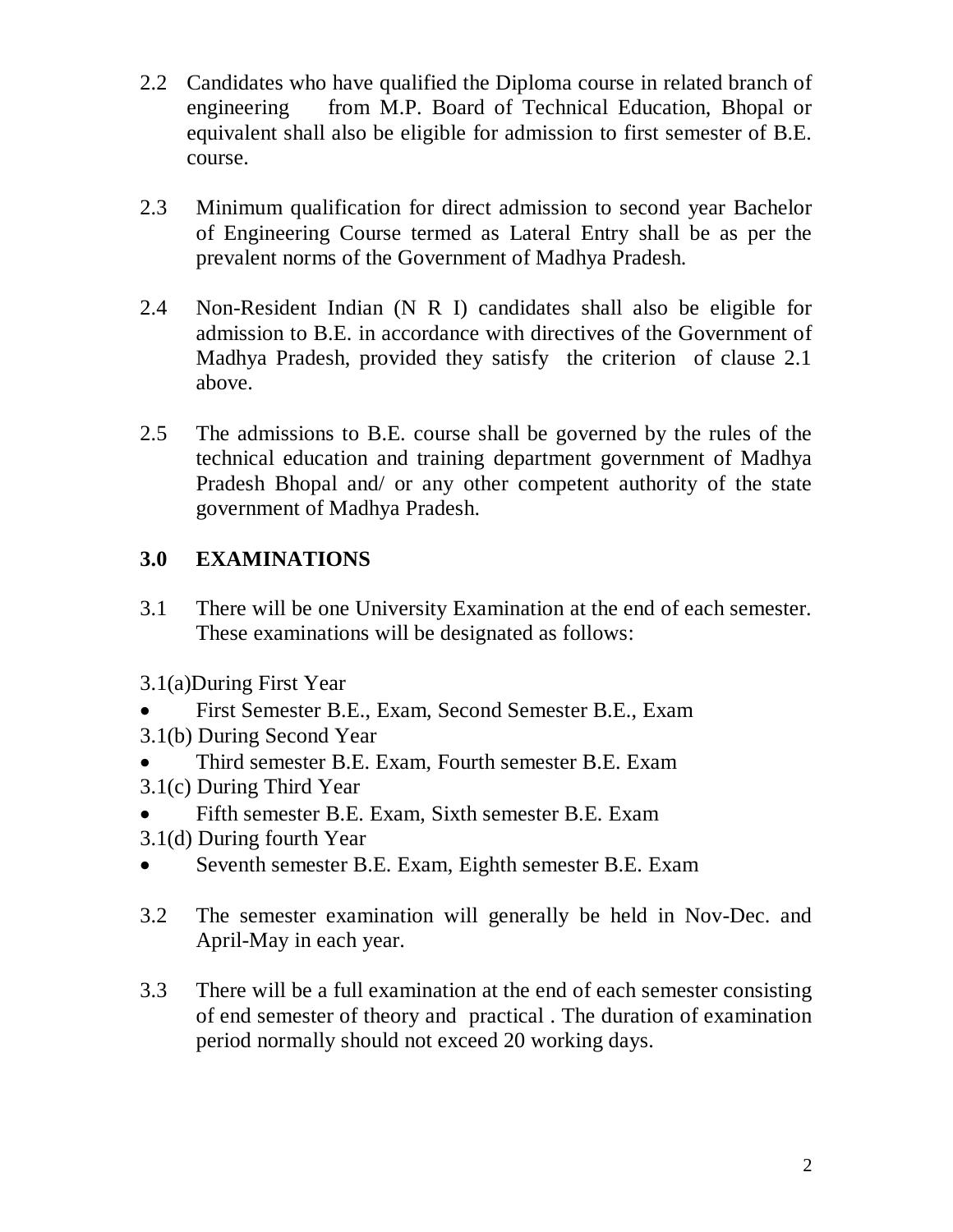### **4.0 PROMOTION TO HIGHER SEMESTER AND YEAR**

A candidate who has been admitted in the engineering course will be promoted to the higher class in accordance with the following rules:

- 4.1 (a) A candidate who has taken admission in A-B Group and has appeared in the examination of odd semester of a particular year, will automatically be promoted to even semester of that year irrespective of failing in any number of subjects of previous semester.
	- (b) A candidate who has taken admission in even semester under B-A Group and has appeared in the examination of even semester, will automatically be promoted to next applicable odd semester irrespective of failing in any number of subjects of previous semester.
- **Note:** The candidate who seeks admission in odd semester of an academic year is said to be in A-B group, while, a candidate who seeks admission in even semester of an academic year is said to be in B-A group. i.e. a Candidate of A-B Group will take admission generally in July; whereas, candidate of B-A Group will take admission generally in January in the relevant academic year.
- 4.2 For the award of degree minimum Cumulative Grade Point Average (CGPA) required is 5.0.
- 4.3 To pass a particular subject of the course the minimum required grade is D. However, the candidate should also separately score minimum of grade D in end semester examinations of theory and practical parts of the subject. For practical examinations one external examiner from out side the institute shall always be there.
- 4.4 A candidate who fails to score minimum of grade D in more than five subjects (Theory and Practical of the same subject shall be treated as two subjects) in a particular year, shall not be admitted to the next higher year.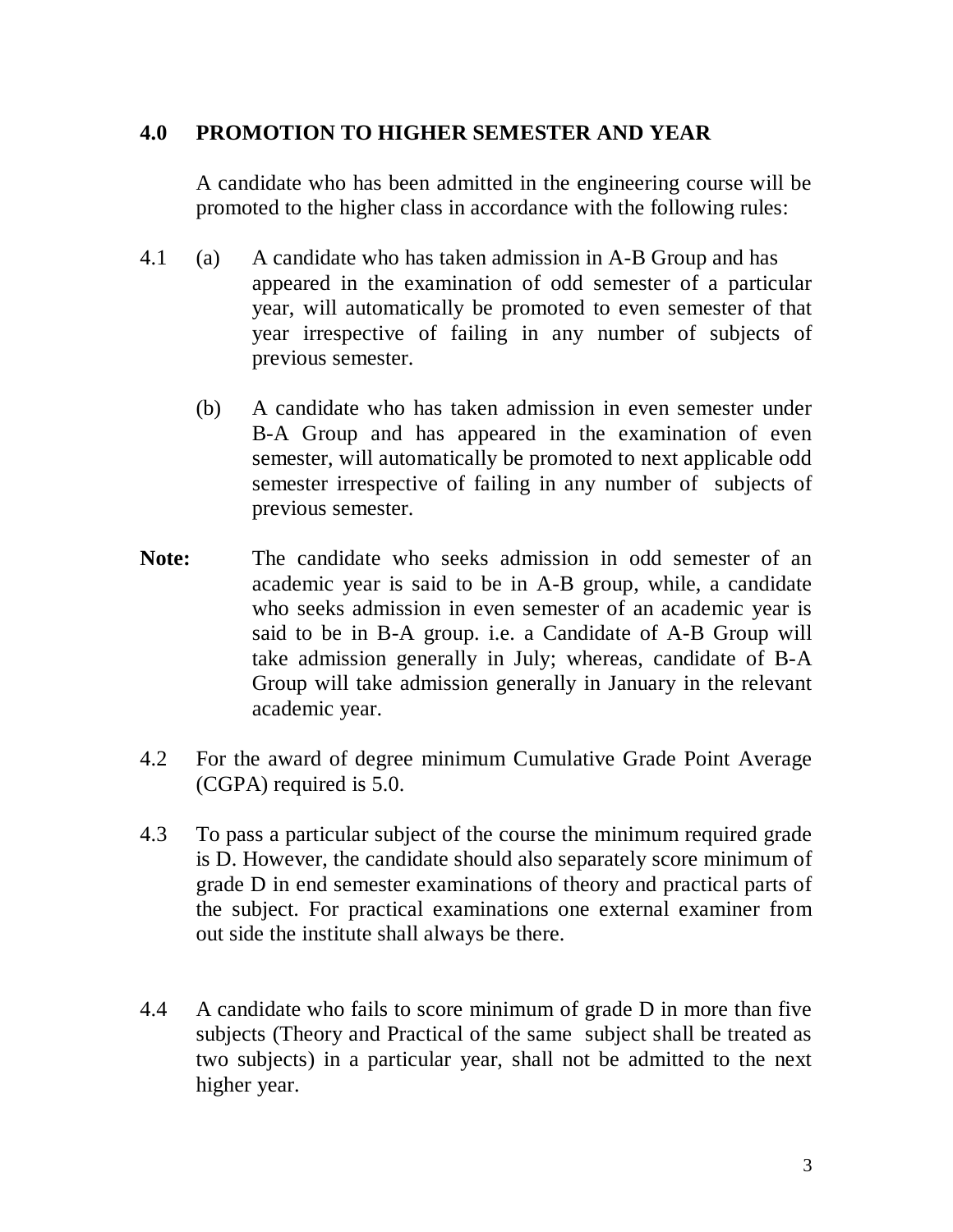- 4**.**5 Further, a candidate shall not be admitted in the fifth or higher semester classes unless he/she has fully passed the first year examination with minimum of CGPA of 5.0. Likewise a candidate shall not be admitted in seventh or higher semester classes unless he/she has fully passed first and second year examinations with minimum CGPA of 5.0.
- 4.6 If a candidate has passed all the subjects of an applicable year but has failed to score a minimum CGPA of 5.0 as per the requirement of rule 4.2 and 4.5 above, such a candidate shall be permitted to improve requisite grade point by reappearing in maximum of three theory /practical subjects, in the ensuing examination (theory and practical of a subject shall be treated as separate subjects. )
- 4.7 Other than the provision of rule 4.6 above, a candidate shall not be permitted to reappear in that examination, for improvement of division/marks or for any other purpose.

### **5.0 AWARD OF CREDITS AND GRADES**

- 5.1 Each course, along with its weightage in terms of units and equivalent credits, shall be recommended by the concerned Board of Studies and shall be approved by the standing committee of Academic Council and the Executive Council. Only approved courses can be offered during any semester.
- 5.2 A student shall be continuously evaluated for his / her academic performance in a subject through tutorial work, practical, home assignment, mid-semester test, field work, seminars, quizzes, endsemester examinations and regularity, as proposed by respective Board of Studies and approved by standing committee of Academic Council and Executive Council of the University.
- 5.3 The distribution of weightage /marks for each component shall be decided by the respective of Board of Studies and approved by standing committee of Academic Council and Executive Council of the University subject to such stipulation as given under: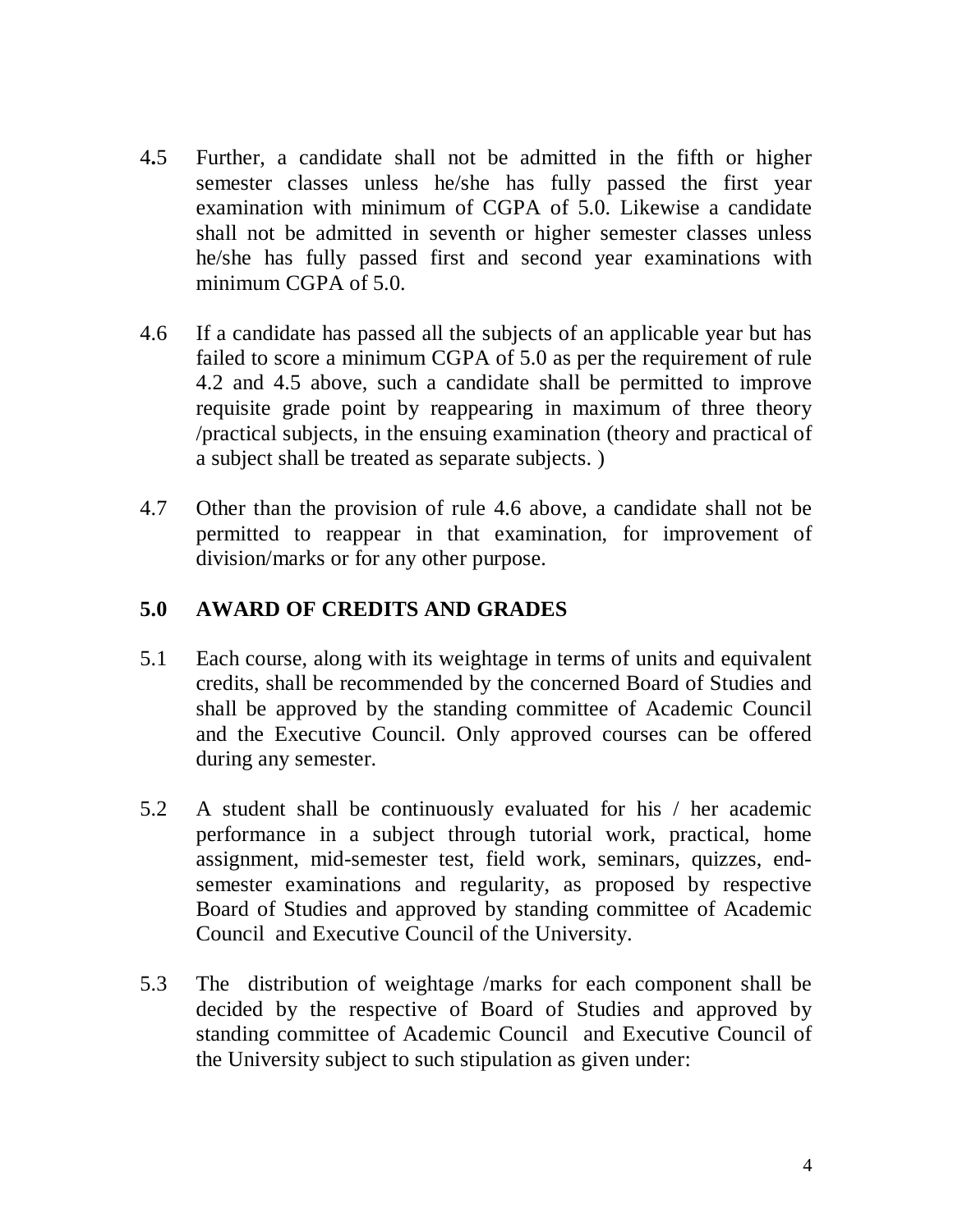| <b>(a)</b> | <b>Theory Block</b>        |                                     |      |  |  |
|------------|----------------------------|-------------------------------------|------|--|--|
|            | 1.                         | Quizzes, assignments and regularity | 10%  |  |  |
|            | ii.                        | $Mid$ – semester test –             | 20%  |  |  |
|            | iii.                       | End – semester examination-         | 70%  |  |  |
|            |                            | <b>Total</b>                        | 100% |  |  |
| <b>(b)</b> | <b>Practical Block</b>     |                                     |      |  |  |
|            | 1.                         | Lab work and performance, quizzes,  |      |  |  |
|            |                            | assignments and regularity -        | 40%  |  |  |
|            | $\overline{\mathbf{11}}$ . | End – semester examination-         | 60%  |  |  |
|            |                            | <b>Total</b>                        | 100% |  |  |

- 5.4 Practical training, and project work shall be treated as practical subjects.
- 5.5 In each semester, the institute will be required to conduct at least two mid semester tests for theory block.
- 5.6 Each student, registered for a course, shall be awarded grade by the concerned faculty / faculties for the specific subject/paper. The grades awarded to a student shall depend upon his continuous evaluation through performance in various examinations, assignments, quizzes, laboratory work, class work, mid semester test and regularity. The grades to be used and their numerical equivalents are as under :

|                  | Grade   %Marks range (based on   Grade Point |    | <b>of</b><br><b>Description</b> |
|------------------|----------------------------------------------|----|---------------------------------|
|                  | absolute marks system)                       |    | performance                     |
| $A^+$            | 91-100                                       | 10 | Outstanding                     |
| $\mathbf{A}$     | 81-90                                        | 9  | Excellent                       |
| $B^+$            | 71-80                                        | 8  | Very Good                       |
| B                | 61-70                                        |    | Good                            |
| $\overline{C}^+$ | $51 - 60$                                    | 6  | Average                         |
| $\mathcal{C}$    | $41 - 50$                                    | 5  | Satisfactory                    |
| D                | $31 - 40$                                    |    | Marginal                        |
| $\mathbf{F}$     | $30 \&$ below                                |    | Fail.                           |
|                  |                                              |    | Incomplete.                     |
| W                |                                              |    | Withdrawal                      |

### **Credit Based Grading System**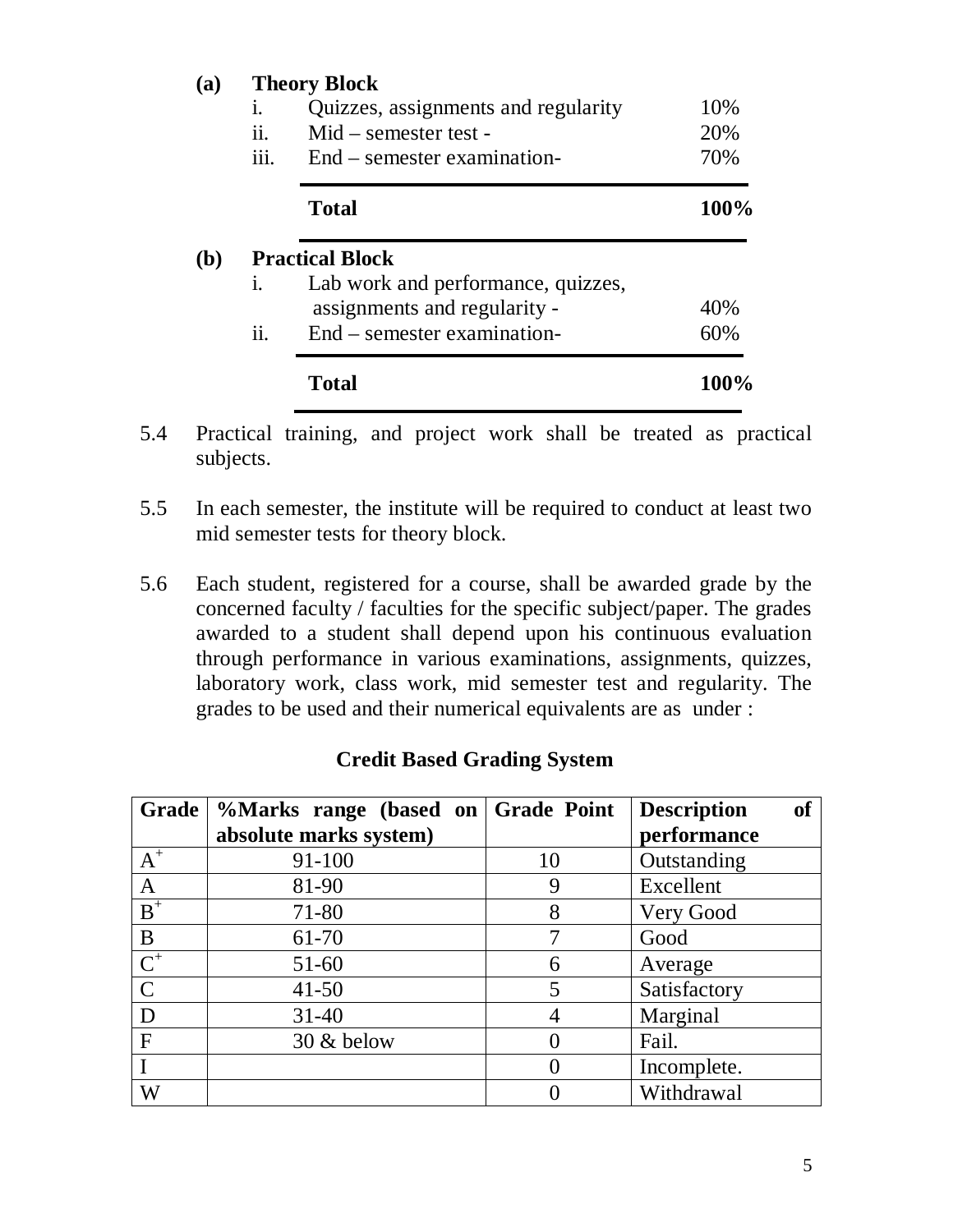5.7 The Semester Grade Points Average (SGPA) and Cumulative Grade Point Average (CGPA) shall be calculated as under:-

$$
SGPA = \frac{\sum_{i=1}^{n} c_i p_i}{\sum_{i=1}^{n} c_i}
$$

Where  $c_i$  is the number of credits offered in the i<sup>th</sup> subject of a Semester for which SGPA is to be calculated,  $p_i$  is the corresponding grade point earned in the i<sup>th</sup> subject, where  $i = 1, 2, \ldots$  n, are the number of subjects in that semester.

$$
CGPA = \frac{\sum_{j=1}^{m} SG_j NC_j}{\sum_{j=1}^{m} NC_j}
$$

here NC<sub>j</sub> is the number of total credits offered in the  $j<sup>th</sup>$  semester, SG<sub>j</sub> is the SGPA earned in the  $j<sup>th</sup>$  semester, where  $j = 1, 2, \ldots$  m, are the number of semesters in that course.

- 5.8 The grade sheet at end of each even semester examination for students of A-B group (odd semester, for students of B-A group) shall also show CGPA till end of that semester. The final examination grade sheet at the end of final semester examination of the course shall also indicate CGPA, equivalent percentage marks and the division awarded, according to the rule as given in para 7.0 of this ordinance .
- 5.9 A candidate appearing in seventh semester after eighth semester (B-A group) will not be issued any Grade Sheet or Provisional Certificate after eighth semester until he has passed all the semesters.

#### **6.0 CONDONATION OF DEFICIENCY**

- 6.1 Deficiency up to five marks can be condoned to the best of the advantage of the student for passing the examinations. The deficiency can be condoned in not more than two subjects (theory and practical of the same subject shall be considered as two separate subjects, for the purpose of awarding grace marks).
- 6.2 One grace mark will be given to the candidate who is failing/missing distinction/missing first division by one mark, on behalf of the Vice-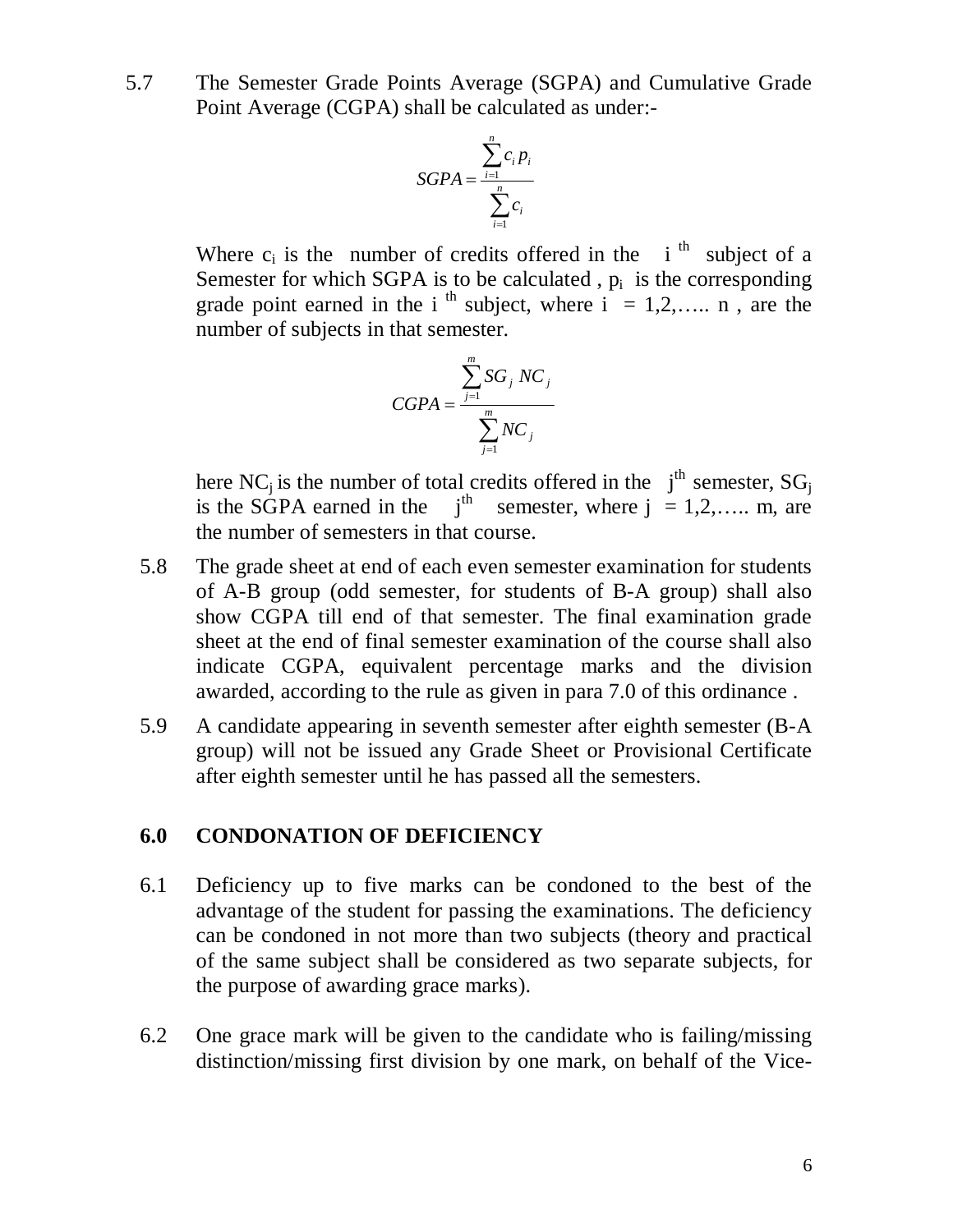Chancellor in the B.E. examination. This benefit will not, however, be available to a candidate getting advantage under clause 6.1.

## **7.0 AWARD OF DIVISION**

7.1 Division shall be awarded only after the eighth (Seventh semester for candidates of B-A group) and final semester examination based on integrated performance of the candidate for all the four years as per following details

| CGPA Score               | <b>Divisions</b>               |
|--------------------------|--------------------------------|
| $7.5 <$ CGPA             | First Division With<br>Honours |
| $6.5 \leq CGPA < 7.5$    | <b>First Division</b>          |
| $5.0 \leq CGPA \leq 6.5$ | <b>II</b> Division             |

7.2 The conversion from grade to an equivalent percentage in a given academic program shall be according to the following formula applicable.

 *Obtained x 100 Percentage marks scored CGPA*10

# **8.0 DURATION OF COURSE**

- 8.1 There shall be at least fourteen weeks of teaching in every semester.
- 8.2 One hour of conduct in Lecturer (L) / Tutorial (T) / Practical (P) per week shall be equal to one credit as allotted in the respective schemes.
- 8.3 A candidate may provisionally continue to attend next higher year, even if, the result of qualifying year / semester has not been declared. However, subsequently if he/she is not able to clear qualifying semester examination, the candidate cannot claim any right on the basis of his/her provisional admission.